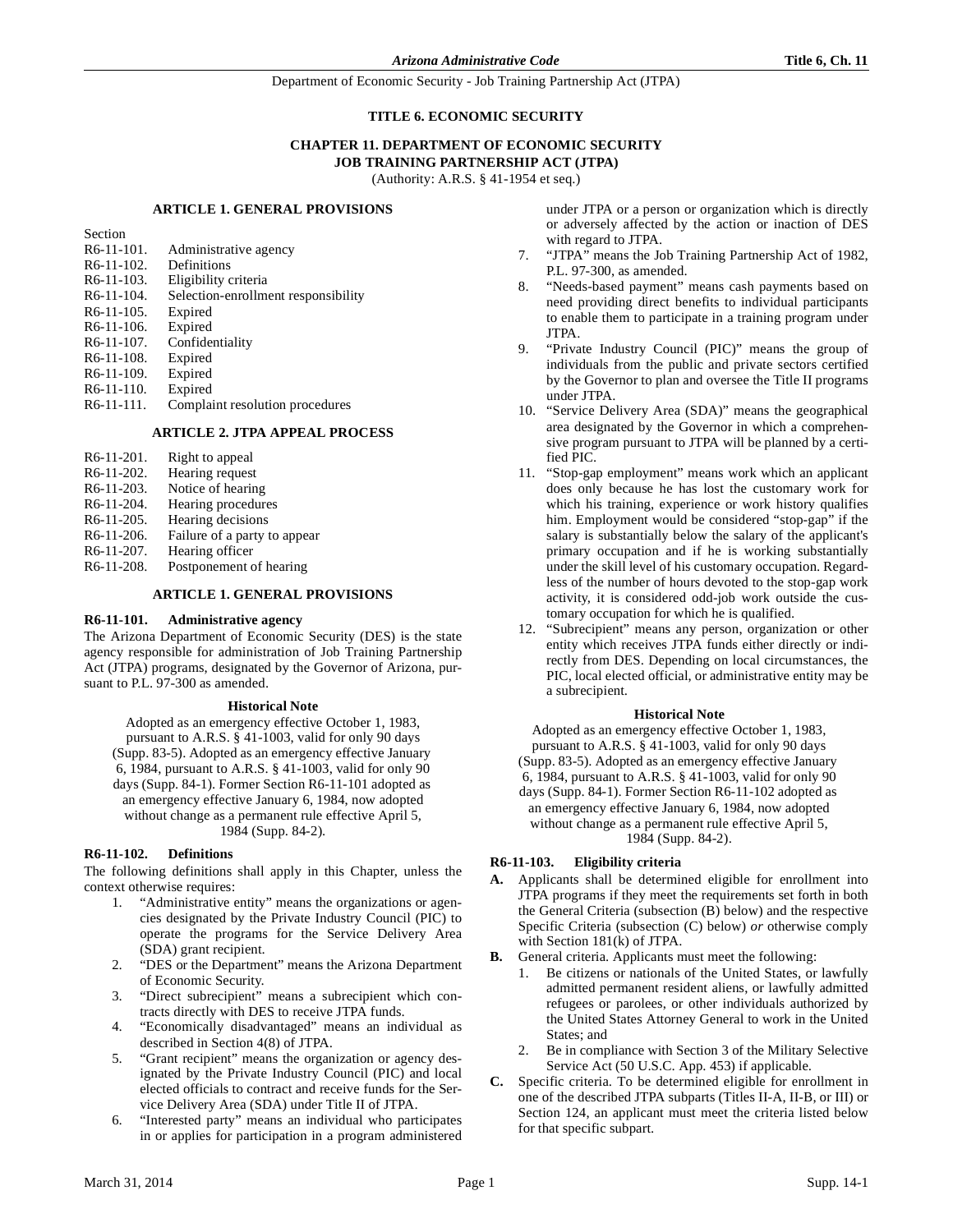- 1. Title II-A, adult or youth programs:
	- a. Economically disadvantaged; and
	- b. Sixteen years of age or older, except that youths aged 14 and 15 may also be eligible if the SDA Job Training Plan has provided for a "pre-employment skills training program" for these youths; and
	- c. Resident of the SDA to which application is made, except that non-residents may be eligible if the SDA Job Training Plan provides for service to non-residents.
- 2. Title I, Section 124, training programs for older individuals:
	- a. Economically disadvantaged; and
	- b. Fifty-five years of age or older.
- 3. Title II-B, Summer Youth Employment Training Programs:
	- a. Economically disadvantaged; and
	- b. Age 16 through 21, except that individuals aged 14 and 15 may be eligible if the SDA Job Training Plan identifies services to this age group; and
	- c. Resident of the SDA to which application is made, except that non-residents may be eligible if the SDA Job Training Plan provides for service to non-residents.
- 4. Title III, employment and training assistance for dislocated workers programs (any one of the four eligibility categories):
	- a. Category one:
		- i. Has been terminated or laid-off from employment; and
		- ii. Is eligible for or has exhausted his entitlement to unemployment compensation.
	- b. Category two:
		- i. Has been or will be terminated as a result of any permanent closure of a plant or facility; and
		- ii. Is unlikely to return to his previous industry or occupation.
	- c. Category three:
		- i. Has been involuntarily unemployed (as defined in A.R.S. § 23-777 and A.C.R.R. R6-3-5605, R6-3-56130 and R6-3-56205) for 13 weeks or more, or is employed in stop-gap employment; and
		- ii. Is unlikely to return to a previous or similar occupation within the applicant's labor market area.
	- d. Category four:
		- i. Has been involuntarily unemployed (as defined in A.R.S. § 23-777 and A.C.R.R. R6-3-5605, R6-3-56130 and R6-3-56205) for 13 weeks or more, or is employed in stop-gap employment; and
		- ii. Has little likelihood of employment in a similar industry or occupation within the applicant's labor market area; and
- 5. Applicants shall be eligible for Title II-A programs even though they are not economically disadvantaged, if they have encountered substantial barriers to employment as defined in Section  $203(a)(2)$  of JTPA and the respective SDA Job Training Plan or SDA contract with DES.
- Handicapped youth shall be considered as a family of one for the purposes of determining eligibility.
- **D.** Applicants determined eligible may be enrolled as participants within 45 calendar days of the date of the completed application. If the applicant is not enrolled within this time, a new application must be taken (or the original application updated

to show any changes in applicant data and the date of update) and have affixed the signature of the applicant (parent or guardian if the applicant is under age 18) and the authorized SDA or subrecipient representative.

#### **Historical Note**

Adopted as an emergency effective October 1, 1983, pursuant to A.R.S. § 41-1003, valid for only 90 days

(Supp. 83-5). Adopted as an emergency effective January 6, 1984, pursuant to A.R.S. § 41-1003, valid for only 90

days (Supp. 84-1). Former Section R6-11-103 adopted as an emergency effective January 6, 1984, now adopted without change as a permanent rule effective April 5, 1984 (Supp. 84-2).

## **R6-11-104. Selection-enrollment responsibility**

- **A.** Each direct subrecipient of the Department shall establish criteria to be used for selection of eligible applicants to participate in JTPA programs for which the subrecipient is funded and responsible.
- **B.** Selection criteria shall be objective and applied equitably to conform with the intent and requirements of the JTPA, and be consistent with the respective Job Training Plans. The criteria for adult programs shall relate to the potential for increased employment and earnings and reduced welfare dependency.
- **C.** A listing of the selection criteria used shall be made available to any applicant.
- **D.** Enrollment of non-economically disadvantaged participants with substantial barriers to employment, as defined in Section 203(a)(2) of JTPA, shall not exceed 10% of the current and cumulative number of individuals enrolled in all Title II-A, Section 202(a)(1), programs within the respective SDA.
- **E.** Enrollment of Title III participants shall follow priority in order of eligibility categories as identified in R6-11-103.C.4.

#### **Historical Note**

Adopted as an emergency effective October 1, 1983, pursuant to A.R.S. § 41-1003, valid for only 90 days (Supp. 83-5). Adopted as an emergency effective January 6, 1984, pursuant to A.R.S. § 41-1003, valid for only 90 days (Supp. 84-1). Former Section R6-11-104 adopted as an emergency effective January 6, 1984, now adopted without change as a permanent rule effective April 5, 1984 (Supp. 84-2).

# **R6-11-105. Expired**

# **Historical Note**

Adopted as an emergency effective October 1, 1983, pursuant to A.R.S. § 41-1003, valid for only 90 days (Supp. 83-5). Adopted as an emergency effective January 6, 1984, pursuant to A.R.S. § 41-1003, valid for only 90 days (Supp. 84-1). Former Section R6-11-105 adopted as an emergency effective January 6, 1984, now adopted and amended as a permanent rule effective April 5, 1984 (Supp. 84-2). Section expired under A.R.S. § 41-1056(J) at 20 A.A.R. 463, effective October 25, 2013 (Supp. 14- 1).

# **R6-11-106. Expired**

# **Historical Note**

Adopted as an emergency effective October 1, 1983, pursuant to A.R.S. § 41-1003, valid for only 90 days (Supp. 83-5). Adopted as an emergency effective January 6, 1984, pursuant to A.R.S. § 41-1003, valid for only 90 days (Supp. 84-1). New Section R6-11-106 adopted as a permanent rule effective April 5, 1984 (Supp. 84-2).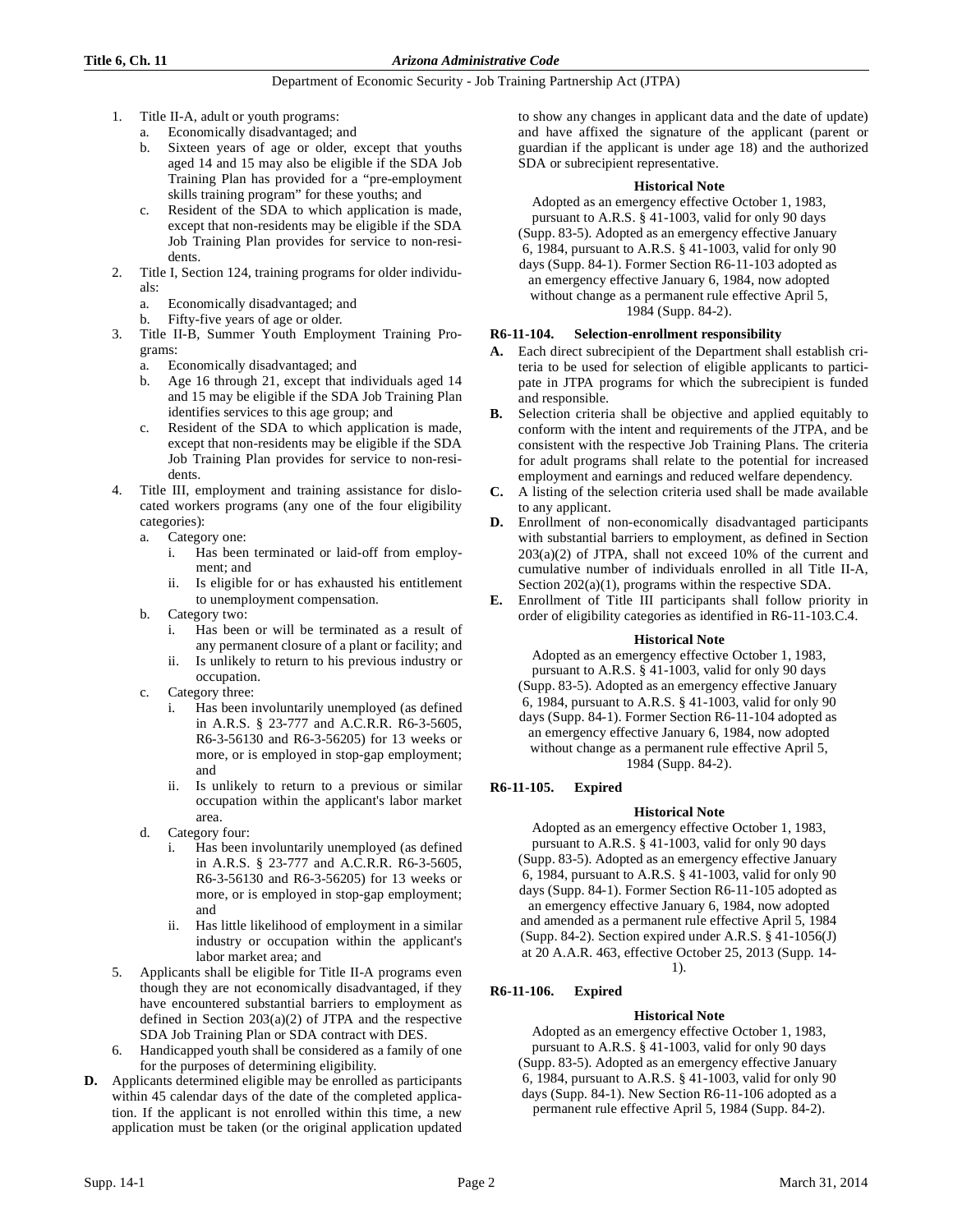Section expired under A.R.S. § 41-1056(J) at 20 A.A.R. 463, effective October 25, 2013 (Supp. 14-1).

#### **R6-11-107. Confidentiality**

Each subrecipient of JTPA funds shall abide by and ensure compliance with all applicable state and federal statutes, policies and regulations regarding the use and disclosure of information concerning any applicant or participant under JTPA programs.

#### **Historical Note**

Adopted as an emergency effective October 1, 1983, pursuant to A.R.S. § 41-1003, valid for only 90 days (Supp. 83-5). Correction. Supp. 84-1 should read Adopted as an emergency effective January 6, 1984, pursuant to A.R.S. § 41-1003, valid for only 90 days. Former Section R6-11-107 adopted as an emergency effective January 6, 1984, now adopted without change as a permanent rule effective April 5, 1984 (Supp. 84-2).

#### **R6-11-108. Expired**

## **Historical Note**

Adopted as an emergency effective January 6, 1984, pursuant to A.R.S. § 41-1003, valid for only 90 days (Supp. 84-1). Former Section R6-11-108 adopted as an emergency effective January 6, 1984, now adopted without change as a permanent rule effective April 5, 1984 (Supp. 84-2). Section expired under A.R.S. § 41- 1056(J) at 20 A.A.R. 463, effective October 25, 2013 (Supp. 14-1).

## **R6-11-109. Expired**

## **Historical Note**

Adopted as an emergency effective January 6, 1984, pursuant to A.R.S. § 41-1003, valid for only 90 days (Supp. 84-1). Former Section R6-11-109 adopted as an emergency effective January 6, 1984, now adopted and amended as a permanent rule effective April 5, 1984 (Supp. 84-2). Section expired under A.R.S. § 41-1056(J) at 20 A.A.R. 463, effective October 25, 2013 (Supp. 14-

1).

#### **R6-11-110. Expired**

#### **Historical Note**

Adopted as an emergency effective January 6, 1984, pursuant to A.R.S. § 41-1003, valid for only 90 days (Supp. 84-1). Former Section R6-11-110 adopted as an emergency effective January 6, 1984, now adopted and amended as a permanent rule effective April 5, 1984 (Supp. 84-2). Section expired under A.R.S. § 41-1056(J) at 20 A.A.R. 463, effective October 25, 2013 (Supp. 14- 1).

# **R6-11-111. Complaint resolution procedures**

- **A.** Each direct subrecipient of JTPA funds shall maintain a record of complaints and grievances, and shall appoint a grievance officer for the purpose of processing complaints or grievances filed pursuant to Sections 144 and 167 of JTPA, except for complaints of discrimination filed pursuant to Title VI of the Civil Rights Act of 1964.
- **B.** All participants upon enrollment and other interested parties upon request shall be provided a written description of the subrecipient complaint procedures including notification of their right to file a complaint and instructions on how to do so.
- **C.** The procedure should include at a minimum:
	- 1. A requirement that the complaint be in writing;
	- 2. Provide the name and address of the organization or individual against whom the complaint is made;
- 3. Provide the name, address and signature of the complainant;
- 4. Provide authorized subrecipient agency signature and date of filing;
- 5. Written notice of date, time and place of hearing, including notification of the opportunity to present evidence;
- 6. A record hearing be held within 30 days of the date of the complaint;
- 7. A written decision issued within 60 days of the date of the complaint.
- 8. The decision shall include notice of the right to appeal pursuant to Article 2 of these rules.
- **D.** Interested parties seeking to file grievances under JTPA to the Department of Economic Security shall be referred to the nearest appropriate office of the Department.
- **E.** In cases alleging violations of the non-discrimination provisions of JTPA Section 167 which would also be violations of Title VI of the Civil Rights Act of 1964, subrecipients shall immediately advise complainants of their right to file directly with the U.S. Department of Labor, Office of Civil Rights, and provide them with instructions on how to do so.

#### **Historical Note**

Adapted as an emergency effective January 6, 1984, pursuant to A.R.S. § 41-1003, valid for only 90 days (Supp. 84-1). Former Section R6-11-111 adopted as an emergency effective January 6, 1984, now adopted and amended as a permanent rule effective April 5, 1984 (Supp. 84-2).

# **ARTICLE 2. JTPA APPEAL PROCESS**

## **R6-11-201. Right to appeal**

Any interested party shall have a right to appeal a determination, decision, order, or other action or inaction of either the Department or a JTPA subrecipient.

#### **Historical Note**

Adopted as an emergency effective October 1, 1983, pursuant to A.R.S. § 41-1003, valid for only 90 days (Supp. 83-5). Adopted as an emergency effective January 6, 1984, pursuant to A.R.S. § 41-1003, valid for only 90 days (Supp. 84-1). Former Section R6-11-201 adopted as an emergency effective January 6, 1984, now adopted without change as a permanent rule effective April 5, 1984 (Supp. 84-2).

#### **R6-11-202. Hearing request**

**A.** A request for a hearing is any oral or written communication by an interested party or its legal counsel which expresses a clear intent to appeal an adverse action. The freedom to make such a request must not be limited or interfered with in any way.

If the request is oral, the Department shall prepare a written request on behalf of the individual and obtain the individual's signature on the request.

- **B.** The request for hearing shall be filed in accordance with the following time limits:
	- 1. Within ten days of the date of the adverse decision when the request is an appeal of an adverse decision resulting from a subrecipient grievance procedure;
	- 2. Within ten days of the date that the subrecipient failed to hold a hearing or issue a decision within the required time limit;
	- 3. Within one year of the date of the alleged adverse occurrence in all other cases.
- **C.** The submission of any request for a fair hearing not within the specified statutory or regulatory period shall be considered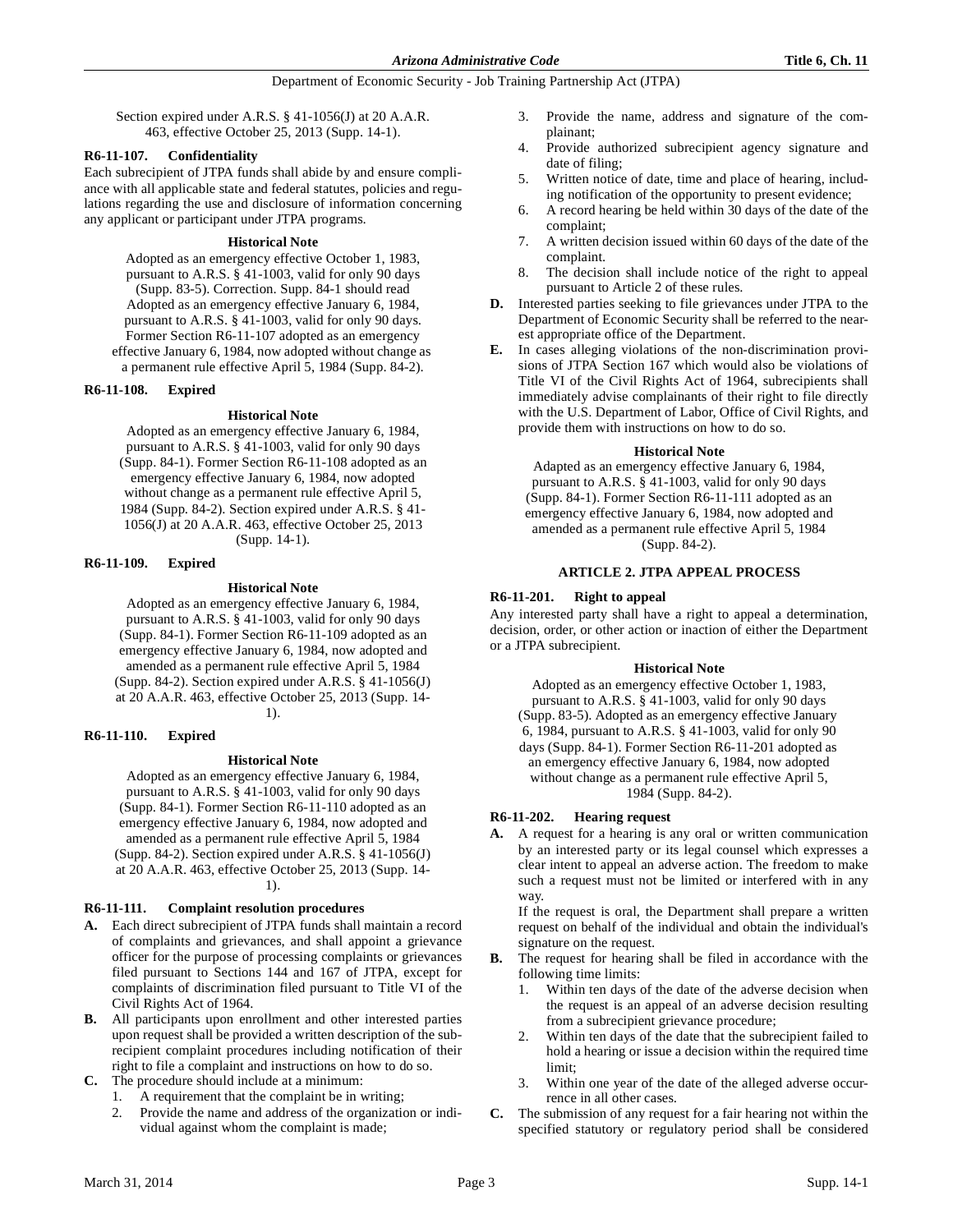timely if it is established to the satisfaction of the Department that the delay in submission was due to Department error or misinformation or to delay caused by the U.S. Postal Service or its successor.

**D.** The hearing shall be conducted within 30 days of the request unless all interested parties waive the time limit in writing.

#### **Historical Note**

Adopted as an emergency effective October 1, 1983, pursuant to A.R.S. § 41-1003, valid for only 90 days (Supp. 83-5). Adopted as an emergency effective January 6, 1984, pursuant to A.R.S. § 41-1003, valid for only 90 days (Supp. 84-1). Former Section R6-11-202 adopted as an emergency effective January 6, 1984, now adopted without change as a permanent rule effective April 5, 1984 (Supp. 84-2).

# **R6-11-203. Notice of hearing**

- **A.** Advance written notice of the hearing will be provided by regular mail to all interested parties at least ten days prior to the hearing to permit adequate preparation of the case. The notice will include:
	- 1. The time, date and place of the hearing. Hearings shall be held at those regularly established hearing locations most convenient to the interested parties, or, at the discretion of the hearing officer, by telephone.
	- 2. The name, address, and telephone number of the person to notify in the event it is not possible for the party or its legal counsel to attend the scheduled hearing.
	- The hearing procedures, a statement of the issues, and any other information which would provide the party or its legal counsel with an understanding of the proceedings and contribute to the effective presentation of the party's case.
	- 4. An explanation that the party or its legal counsel may examine the case file prior to the hearing.
- **B.** Any interested party may waive, either in writing or on the record, his right to notice.

#### **Historical Note**

Adopted as an emergency effective October 1, 1983, pursuant to A.R.S. § 41-1003, valid for only 90 days (Supp. 83-5). Adopted as an emergency effective January 6, 1984, pursuant to A.R.S. § 41-1003, valid for only 90 days (Supp. 84-1). Former Section R6-11-203 adopted as an emergency effective January 6, 1984, now adopted without change as a permanent rule effective April 5, 1984 (Supp. 84-2).

# **R6-11-204. Hearing procedures**

#### **A.** Hearing officer duties.

- Hearings will be conducted by an impartial official who has no personal involvement in the case and who was not directly involved in the initial determination of the action which is being contested.
- The hearing official will be a state-level employee designated to conduct hearings and will:
	- a. Regulate and conduct the course of the hearing consistent with due process to insure an orderly hearing.
	- b. Insure all relevant issues are considered, and evidence not related to the issues is not allowed to become a part of the record.
	- c. Administer oaths or affirmations.
	- d. Request, receive, and make a part of the record all evidence determined necessary to decide the issues being raised.
- e. Take notice of judicially cognizable facts or generally recognized technical or scientific facts within the agency's specialized knowledge.
- f. Make a recommendation to the Director pursuant to A.R.S. § 41-1992(C).
- **B.** Witnesses and subpoenas.
	- 1. An interested party shall arrange for the presence of his witnesses at a hearing.
	- 2. A notice to attend a hearing, or a subpoena, may be issued by the hearing officer on his own motion.
	- 3. Subpoenas requiring the attendance of witnesses or the production of documentary evidence at a hearing may be issued by the hearing officer on his own motion or upon written application by an interested party. Such request shall contain the name of the individual or documents desired, the address at which the subpoena may be served, and a brief statement of the facts which the applicant expects to prove by the individual or documents requested. The application shall be submitted to the Department in sufficient time prior to the hearing to permit preparation and service of the subpoena before the hearing.
	- 4. Witnesses subpoenaed who attend hearings shall be allowed fees at the same rate as paid by the superior court.
- **C.** Consolidation of cases. When the same or substantially similar evidence is relevant and material to the issues in more than one case, proceedings thereon may be conducted jointly, a single record of the proceedings made and evidence introduced with respect to one case considered as introduced in the others, unless the hearing officer determines that such consolidation would be prejudicial to the interests or rights of any interested party.
- **D.** Hearings. All interested parties shall be ready and present with all witnesses and documents at the time and place specified in the notice of hearing and shall be prepared at such time to dispose of all issues and questions involved in the appeal or petition.
	- 1. Public hearings. All hearings shall be open to the public, but the hearing officer conducting a hearing may close the hearing to other than interested parties to the extent necessary to protect the interests and rights of the interested parties where confidential information as defined or protected by statute is offered into evidence.
	- 2. Hearing rights. A party or its legal counsel must be given adequate opportunity to examine all documents and records to be used during the course of the hearing at a reasonable time before the date of the hearing, as well as during the hearing, and:
		- a. Receive a copy, without charge, of relevant portions of the case file if requested.
		- b. Present the case or have it presented by legal counsel.
		- c. Present witnesses.
		- d. Advance arguments without undue influence.
		- e. Question or refute any testimony or evidence, including an opportunity to confront and crossexamine adverse witnesses.
		- f. Submit evidence to establish all pertinent facts and circumstances in the case.

The subrecipient which issued the adverse action shall proceed initially and have the burden of proof in presenting the case before the hearing officer.

3. Record of the hearing. A full and complete record, including properly identified exhibits, shall be kept of all proceedings in connection with an appeal or petition, and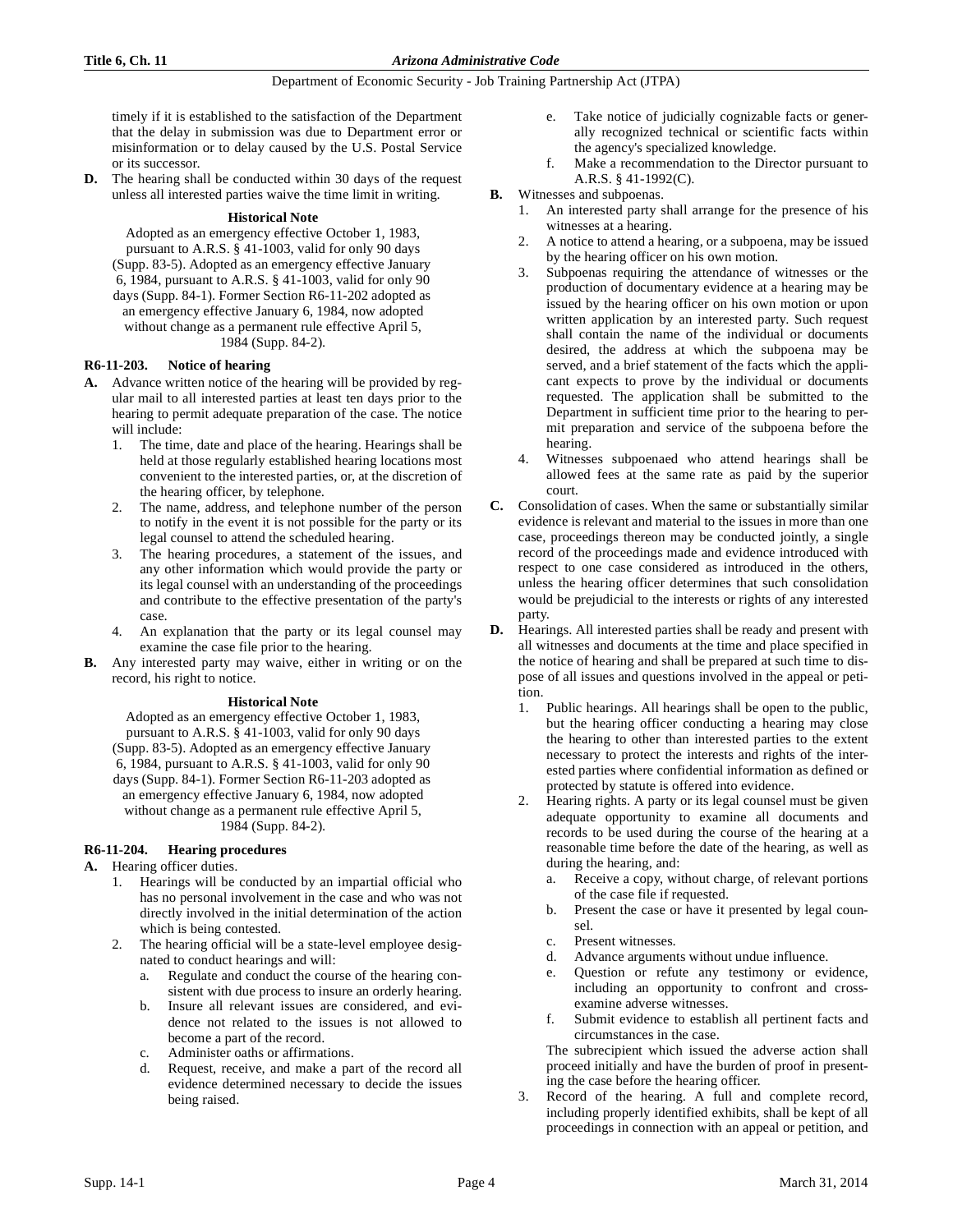such record shall be open for inspection by any interested party. When a transcript of the proceedings is made for the Department's use or for further proceedings, a copy may, upon written request, be furnished to interested parties who shall be charged therefor, or the charge may be waived if evidence of impecunious circumstances is presented.

- 4. Oral arguments and briefs. At the conclusion of any hearing, the interested parties shall be granted a reasonable opportunity to present argument on all issues of fact and law to be decided. The hearing officer shall afford interested parties an opportunity either to present oral argument or to file briefs, or both. The hearing officer may limit the time of the oral argument.
- 5. Continuances or reopenings. The hearing officer may, on his own motion or at the request of any interested party, upon a showing of good cause, continue the hearing to a future time or reopen a hearing before a decision is issued to take additional evidence.

#### **Historical Note**

Adopted as an emergency effective October 1, 1983, pursuant to A.R.S. § 41-1003, valid for only 90 days (Supp. 83-5). Adopted as an emergency effective January 6, 1984, pursuant to A.R.S. § 41-1003, valid for only 90 days (Supp. 84-1). Former Section R6-11-204 adopted as an emergency effective January 6, 1984, now adopted without change as a permanent rule effective April 5, 1984 (Supp. 84-2).

## **R6-11-205. Hearing decisions**

# **A.** Decisions.

- 1. The hearing officer shall issue a recommendation in accordance with A.R.S. § 41-1992.
- All evidence, including records and documents of the Department which the hearing officer makes a part of the record of the hearing shall be considered in determination of the case. Every decision shall be in writing or stated in the record and shall be accompanied by findings of fact and conclusions of law.
- 3. The recommendation shall be issued not later than 60 days after the filing of the request for hearing unless the time limit is waived by all interested parties in writing or on the record. A party may request a Director's Review when a recommendation has not been issued within 60 days of the request for hearing and the time limit has not been waived.
- 3. A copy of such recommendation, together with an explanation of rehearing and reconsideration rights, shall be delivered or mailed to each interested party or its attorney of record.
- 4. The recommendation of the hearing officer shall become the decision of the Department upon approval by the Director, and the decision shall become final unless a request for reconsideration is filed within ten days after the decision is mailed or otherwise delivered to the interested parties.
- 6. Prior to approving the recommendation, the Director may remand the case to the hearing officer for review and/or rehearing, specifying the nature of any additional issues to be considered. The Director may issue a decision which differs from the hearing officer's recommendation without remanding the case for review or rehearing.
- **B.** Informal dispositions. An appeal or petition may be informally disposed of without further review on the merits:
- 1. By withdrawal, if the appellant withdraws the appeal in writing or on the record at any time before the recommendation is issued; or
- 2. By dismissal, if the appellant fails to file the appeal within the time permitted; or
- 3. By stipulation, if the parties agree on the record or in writing at any time before the recommendation is issued, subject to approval by the hearing officer; or
- By default, if the appellant fails to appear or waives appearance at the scheduled hearing.
- **C.** Rehearing
	- 1. Except as provided in paragraph (7), a party may request a rehearing or review by filing a written motion specifying the particular grounds therefor. The motion must be filed within ten days after the recommendation was mailed or otherwise delivered. For purposes of this subsection, a recommendation shall be deemed to have been served when personally delivered or mailed to the party at its last known residence or place of business, or to its attorney of record.
	- 2. A motion for rehearing under this rule may be amended at any time before it is ruled upon by the hearing officer. A response may be filed by any other party within ten days after service of such motion or amended motion. The hearing officer may require the filing of written briefs upon the issues raised in the motion and may provide for oral argument.
	- 3. A rehearing of the recommendation may be granted for any of the following causes materially affecting the moving party's rights:
		- a. Irregularity in the administrative proceedings of the agency or its hearing officer or the prevailing party, or any order or abuse of discretion, whereby the moving party was deprived of a fair hearing;
		- b. Misconduct of the Department or its hearing officer or the prevailing party;
		- c. Accident or surprise which could not have been prevented by ordinary prudence;
		- d. Newly discovered material evidence which could not with reasonable diligence have been discovered and produced at the original hearing;
		- e. Excessive or insufficient penalties;
		- f. Error in the admission or rejection of evidence or other errors of law occurring at the administrative hearing;
		- g. That the recommendation is not justified by the evidence or is contrary to law.
	- 4. The hearing officer may affirm or modify the recommendation or grant a rehearing to all or any of the parties and on all or part of the issues for any of the reasons set forth in paragraph (3). An order granting a rehearing shall specify with particularity the ground or grounds on which the rehearing is granted, and the rehearing shall cover only those matters so specified.
	- 5. Not later than ten days after a recommendation is rendered, the hearing officer may on his or her own initiative order a rehearing or review of its recommendation for any reason for which a rehearing might have been granted on motion of a party. After giving the parties or their counsel notice and an opportunity to be heard on the matter, the hearing officer may grant a motion for rehearing for a reason not stated in the motion. In either case, the order granting such a rehearing shall specify the grounds therefore.
	- When a motion for rehearing is based upon affidavits, they shall be served with the motion. An opposing party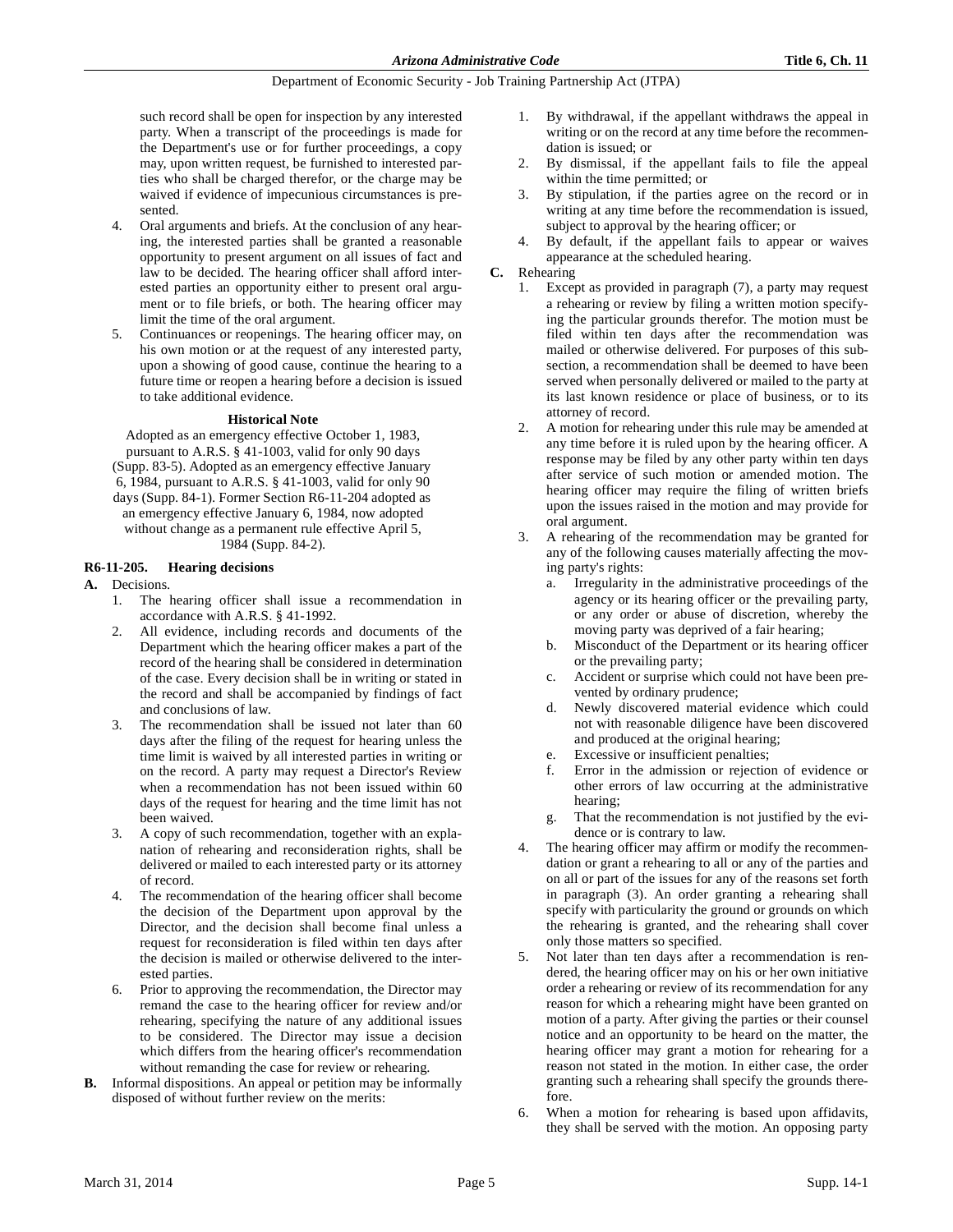may within ten days after such service serve opposing affidavits, which period may be extended for an additional period not exceeding 20 days by the hearing officer for good cause shown or by written stipulation of the parties. Reply affidavits may be permitted.

- 7. If in a particular case the hearing officer makes specific findings that the immediate effectiveness of the recommendation is necessary for the immediate preservation of the public peace, health and safety and that a rehearing or reconsideration is impracticable, unnecessary or contrary to the public interest, the recommendation may be issued as a final decision by the Director without an opportunity for rehearing or reconsideration. If a recommendation is issued as a final decision without an opportunity for rehearing or reconsideration, any application for judicial review of the decision shall be made within the time limits permitted for applications for judicial review of the Department's final decisions.
- 8. For purposes of this Section the terms "contested case" and "party" shall be defined as provided in A.R.S. § 41- 1001.
- 9. To the extent that the provisions of this rule are in conflict with the provisions of any statute providing for rehearing of decisions of the Department such statutory provisions shall govern.
- **D.** Director's reconsideration
	- 1. Except as provided in subsection  $(C)(7)$  above, a party may request a Director's reconsideration of an adverse hearing decision within ten calendar days after the decision was mailed or delivered.
	- 2. The request for reconsideration must be in writing. It should set forth a statement of the grounds for reconsideration, and may be filed personally or by mail.
	- 3. Except as provided in subsection (C)(7) above, upon timely filing of such a request, any action pursuant to the original decision shall be stayed until the Director's decision upon reconsideration is issued.
	- 4. After receipt of a request, the Director will:
		- a. Remand the case for rehearing, specifying the nature of any additional evidence required and/or issues to be considered, or;
		- b. Decide the appeal on the record.
	- 5. The Director's recommendation shall be the final recommendation.
	- 6. A copy of the decision will be distributed to each interested party by regular mail.

#### **Historical Note**

Adopted as an emergency effective October 1, 1983, pursuant to A.R.S. § 41-1003, valid for only 90 days (Supp. 83-5). Adopted as an emergency effective January 6, 1984, pursuant to A.R.S. § 41-1003, valid for only 90 days (Supp. 84-1). Former Section R6-11-205 adopted as an emergency effective January 6, 1984, now adopted and amended as a permanent rule effective April 5, 1984 (Supp. 84-2).

# **R6-11-206. Failure of a party to appear**

- **A.** If there is no appearance on behalf of an interested party at a scheduled hearing, the hearing officer may adjourn the hearing to a later date or proceed to review the evidence of record and such other evidence as may be presented at the scheduled hearing and make a disposition or recommendation on the merits of the case.
- **B.** If a recommendation is issued adverse to any interested party that failed to appear at a scheduled hearing, that party may request a hearing to determine if good cause exists to reopen

the hearing. The request to reopen must be in writing, filed within ten days of the date of mailing of the recommendation or disposition, and shall set forth the reasons for the failure to appear.

- **C.** A hearing shall be held to determine whether there was good cause for the failure to appear and, in the discretion of the hearing officer, to review the merits of the case. Upon a finding of good cause for failure to appear at the scheduled hearing, the disposition or recommendation on the merits shall be vacated and the case reset for hearing.
- **D.** Good cause warranting reopening of a case shall be established upon proof that both the failure to appear and failure to timely notify the hearing officer were beyond the reasonable control of the nonappearing party.
- **E.** When an appellant fails to appear or waives appearance, the hearing officer may enter a default disposition without further right to appeal except as provided in this rule.

#### **Historical Note**

Adopted as an emergency effective October 1, 1983, pursuant to A.R.S. § 41-1003, valid for only 90 days (Supp. 83-5). Adopted as an emergency effective January 6, 1984, pursuant to A.R.S. § 41-1003, valid for only 90 days (Supp. 84-1). Former Section R6-11-206 adopted as an emergency effective January 6, 1984, now adopted without change as a permanent rule effective April 5, 1984 (Supp. 84-2).

# **R6-11-207. Hearing officer**

- **A.** Disqualification for cause. No person shall participate on behalf of the Department in any case in which he is an interested party. Challenges to the interest of any hearing officer may be heard and decided by that hearing officer, or, upon written request, referred to his immediate supervisor.
- **B.** Change of hearing officer. Not later than five days prior to the date set for the hearing, any interested party may file a written request for change of hearing officer. The hearing officer shall immediately transfer the matter to another hearing officer who shall conduct the hearing. No more than one change of hearing officer shall be granted to any one party.

#### **Historical Note**

Adopted as an emergency effective October 1, 1983, pursuant to A.R.S. § 41-1003, valid for only 90 days (Supp. 83-5). Adopted as an emergency effective January 6, 1984, pursuant to A.R.S. § 41-1003, valid for only 90 days (Supp. 84-1). Former Section R6-11-207 adopted as an emergency effective January 6, 1984, now adopted without change as a permanent rule effective April 5, 1984 (Supp. 84-2).

# **R6-11-208. Postponement of hearing**

At the request of a party or on his own initiative, the hearing officer may order, orally or in writing, that a hearing be postponed. A requested postponement shall be granted if:

- 1. The request is promptly made after the party received the notice of hearing, or after the circumstance requiring postponement arises, and
- 2. The party has good cause for not attending the hearing at the time and date set. Good cause exists when the circumstances causing the request are beyond the reasonable control of the requesting party, and failure to grant the postponement would result in undue hardship for the requesting party.

#### **Historical Note**

Adopted as an emergency effective October 1, 1983, pursuant to A.R.S. § 41-1003, valid for only 90 days (Supp. 83-5). Adopted as an emergency effective January